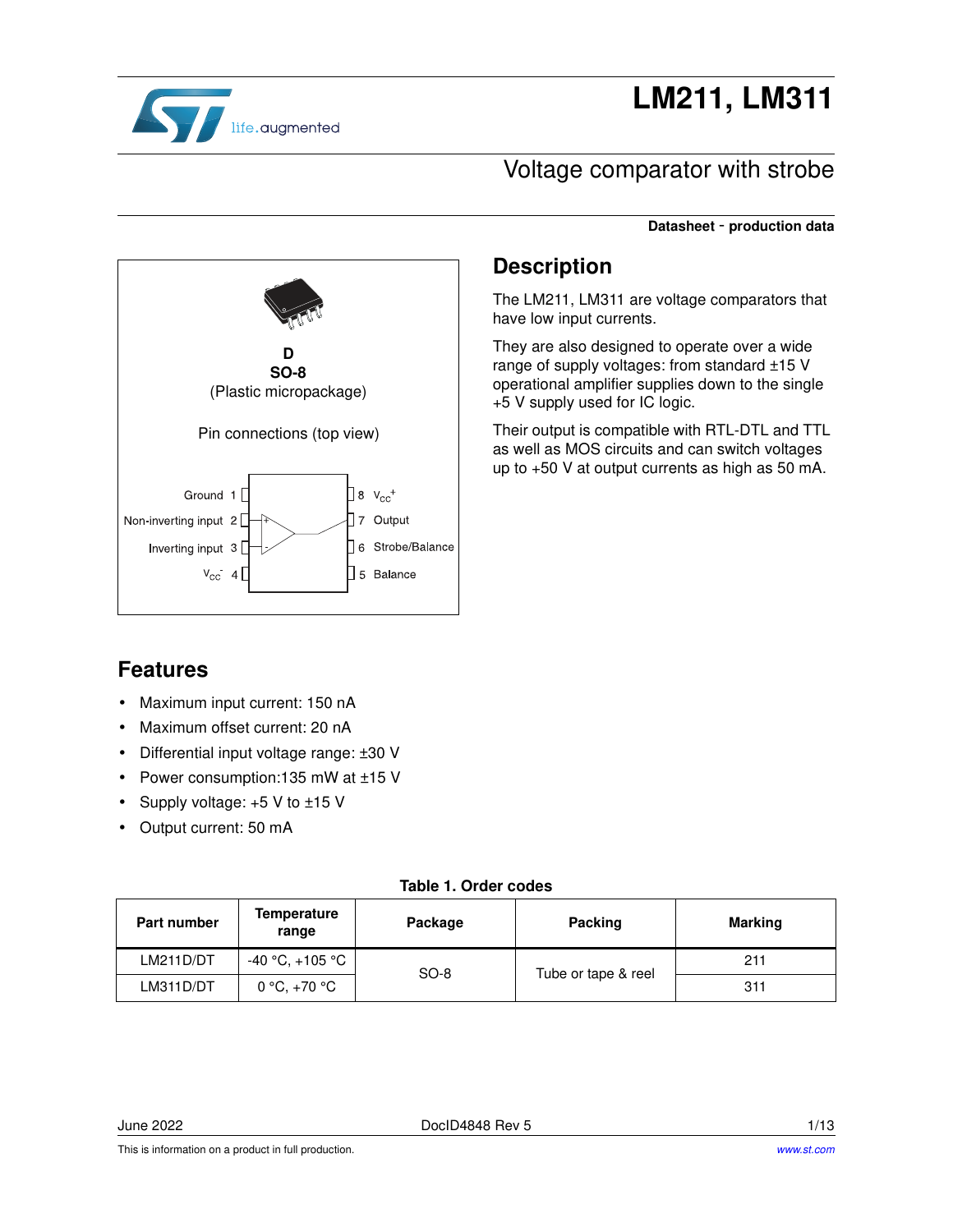# **Contents**

| 6              |                                                    |
|----------------|----------------------------------------------------|
|                | 5.1                                                |
| 5              |                                                    |
| $\overline{4}$ |                                                    |
| $\overline{3}$ |                                                    |
| $\overline{2}$ | Absolute maximum ratings & operating conditions  4 |
| $\mathbf{1}$   |                                                    |

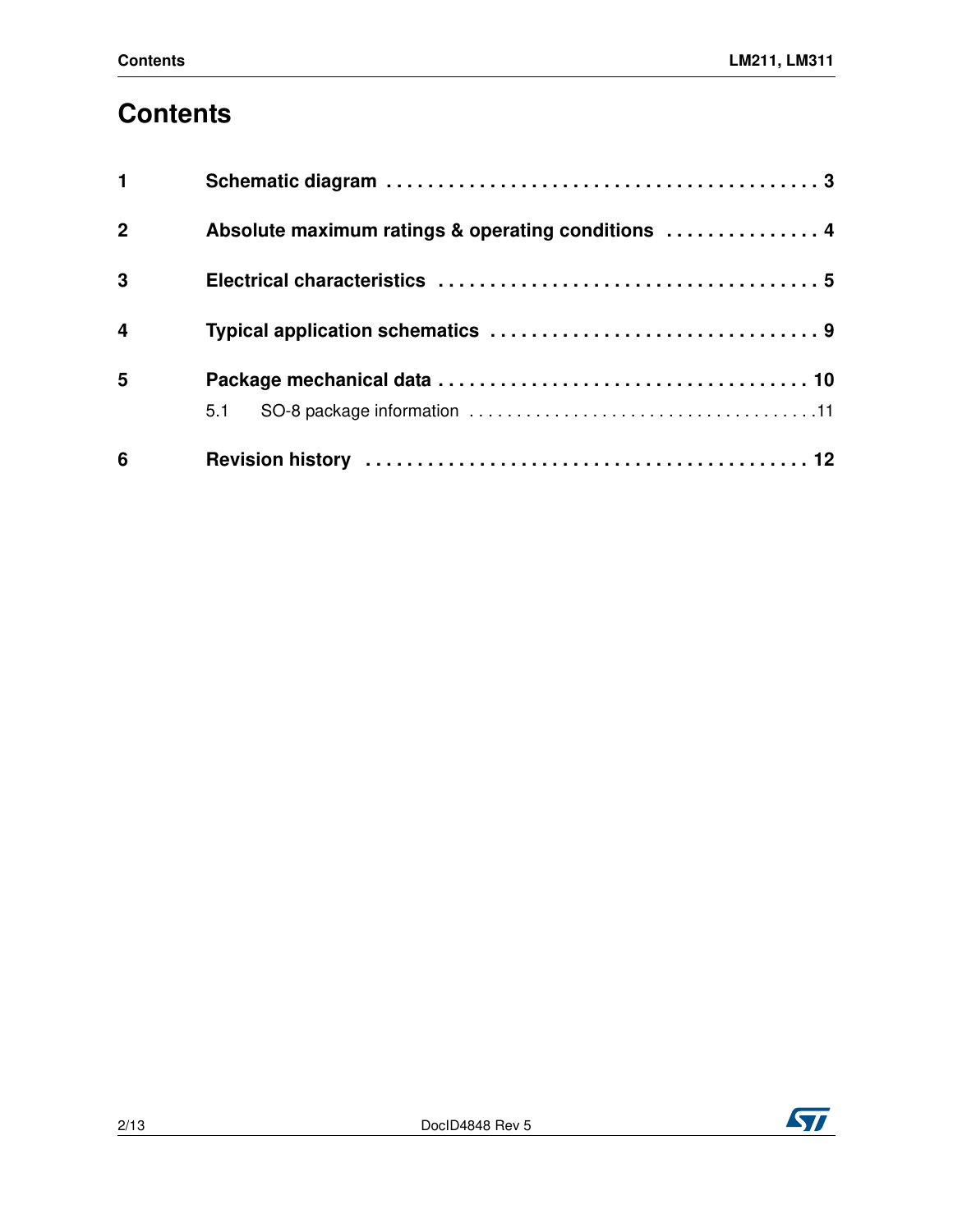## **1 Schematic diagram**

**Figure 1. Schematic diagram**

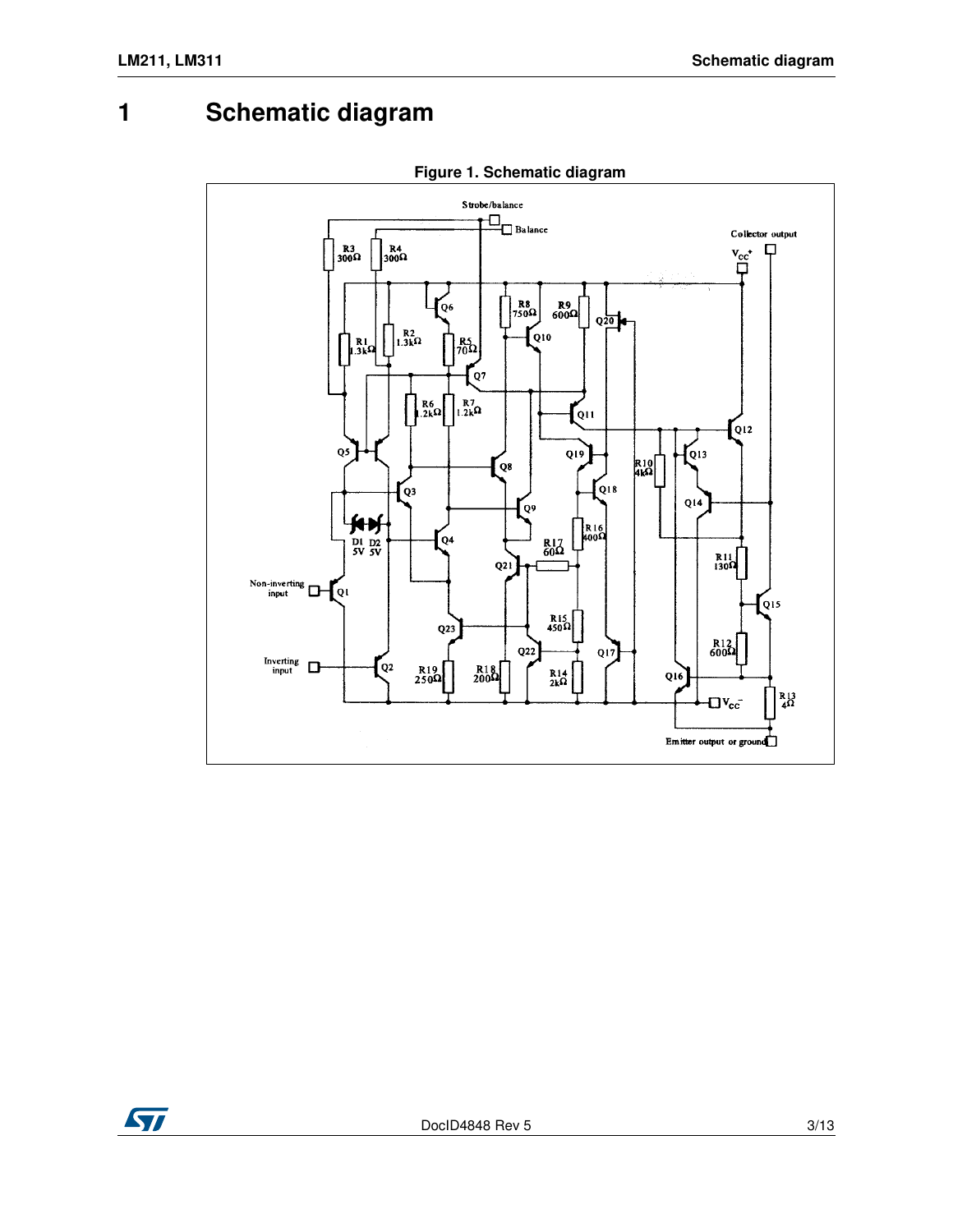### <span id="page-3-0"></span>**2 Absolute maximum ratings & operating conditions**

<span id="page-3-1"></span>

| Symbol           | <b>Parameter</b>                                                           | Value              | Unit   |
|------------------|----------------------------------------------------------------------------|--------------------|--------|
| $V_{\rm CC}$     | Supply voltage                                                             | 36                 | V      |
| $V_{id}$         | Differential input voltage                                                 | ±30                | V      |
| $V_i$            | Input voltage (1)                                                          | ±15                | V      |
| $V_{(1-4)}$      | Ground to negative supply voltage                                          | 30                 | V      |
| $V_{(7-4)}$      | Output to negative supply voltage<br>LM211<br>LM311                        | 50<br>40           | v      |
|                  | Output short-circuit duration                                              | 10 <sup>°</sup>    | s      |
|                  | Voltage at strobe pin                                                      | $V_{CC}$ + -5      | V      |
| $P_{d}$          | Power dissipation (2)<br>$SO-8$                                            | 710                | mW     |
| $T_i$            | Junction temperature                                                       | $+150$             | °C     |
| $T_{\text{stg}}$ | Storage temperature range                                                  | $-65$ to $+150$    | °C     |
| <b>ESD</b>       | Human Body Model (HBM)<br>Charged Device Model (CDM)<br>Machine Model (MM) | 800<br>1500<br>200 | $\vee$ |

|  |  | Table 2. Absolute maximum ratings (AMR) |  |  |
|--|--|-----------------------------------------|--|--|
|--|--|-----------------------------------------|--|--|

1. This rating applies for ±15V supplies. The positive input voltage limit is 30V above the negative. The negative input voltage is equal to the negative supply voltage or 30V below the positive supply, whichever is less.

2.  $\,$  P<sub>d</sub> is calculated with T<sub>amb</sub> = +25°C, T<sub>j</sub> = +150°C and R<sub>thja</sub> = 175°C/W for the SO-8 package.

#### **Table 3. Operating conditions**

| Symbol       | <b>Parameter</b>                                        | Value                         | Unit |
|--------------|---------------------------------------------------------|-------------------------------|------|
| $V_{\rm CC}$ | Supply voltage                                          | $5$ to $\pm 15$               |      |
| oper         | Operating free-air temperature range<br>I M211<br>LM311 | $-40$ to $+105$<br>0 to $+70$ | °C   |

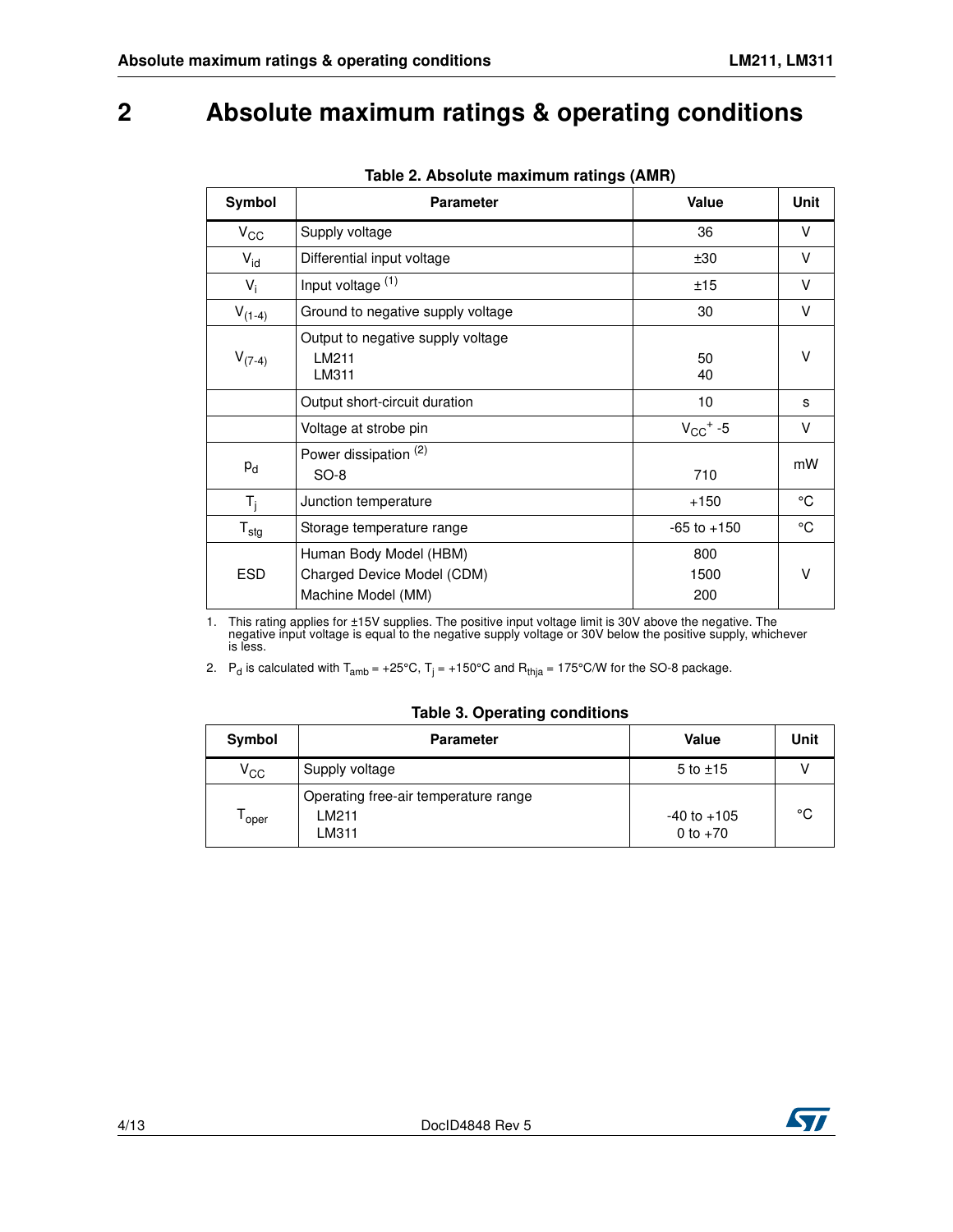### <span id="page-4-0"></span>**3 Electrical characteristics**

|                                   |                                    |                                                                                                                                        | <b>LM211</b> |                    |            | <b>LM311</b> |                    |            | Unit |  |
|-----------------------------------|------------------------------------|----------------------------------------------------------------------------------------------------------------------------------------|--------------|--------------------|------------|--------------|--------------------|------------|------|--|
| Symbol                            | <b>Parameter</b>                   | <b>Conditions</b>                                                                                                                      | Min.         | Typ.               | Max.       | Min.         | Typ.               | Max.       |      |  |
| $V_{io}$                          | Input offset voltage (1)           | $R_S \leq 50k\Omega$<br>$T_{amb} = +25^{\circ}C$<br>$T_{min} \leq T_{amb} \leq T_{max}$                                                |              | 0.7                | 3<br>4     |              | $\overline{2}$     | 7.5<br>10  | mV   |  |
| $I_{io}$                          | Input offset current (1)           | $T_{amb} = +25^{\circ}C$<br>$T_{min} \leq T_{amb} \leq T_{max}$                                                                        |              | 4                  | 10<br>20   |              | 6                  | 50<br>70   | nA   |  |
| $I_{\mathsf{ib}}$                 | Input bias current (1)             | $T_{amb} = +25^{\circ}C$<br>$T_{min} \leq T_{amb} \leq T_{max}$                                                                        |              | 60                 | 100<br>150 |              | 100                | 250<br>300 | пA   |  |
| $A_{vd}$                          | Large signal voltage gain          |                                                                                                                                        | 40           | 200                |            | 40           | 200                |            | V/mV |  |
| $I_{CC}$ <sup>+</sup><br>$I_{CC}$ | Supply currents                    | Positive<br>Negative                                                                                                                   |              | 5.1<br>4.1         | 6<br>5     |              | 5.1<br>4.1         | 7.5<br>5   | mA   |  |
| $V_{icm}$                         | Input common mode<br>voltage range | $T_{min} \leq T_{amb} \leq T_{max}$                                                                                                    | $-14.5$      | $+13.8$<br>$-14.7$ | $+13$      | $-14.5$      | $+13.8$<br>$-14.7$ | $+13$      | V    |  |
| $V_{OL}$                          | Low level output voltage           | $T_{amb}$ = +25°C, $I_{O}$ =<br>50mA, $V_i \le -5mV$<br>$T_{amb}$ = +25°C, $I_{O}$ =<br>50mA, $V_i \le -10$ mV                         |              | 0.75               | 1.5        |              | 0.75               | 1.5        | v    |  |
|                                   |                                    | $T_{min} \leq T_{amb} \leq T_{max}$<br>$V_{CC}^+ \ge +4.5V$ , $V_{CC}^-=0$<br>$I_{O} = 8mA, V_{i} \le -6m$                             |              | 0.23               | 0.4        |              |                    |            |      |  |
|                                   |                                    | $T_{min} \leq T_{amb} \leq T_{max}$<br>$V_{CC}$ <sup>+</sup> $\geq$ +4.5V, $V_{CC}$ <sup>-</sup> = 0<br>$I_{O} = 8mA, V_{i} \le -10mV$ |              |                    |            |              | 0.23               | 0.4        |      |  |
| $I_{OH}$                          |                                    | $T_{amb} = +25^{\circ}C$<br>Vi ≥ +5mV, V <sub>O</sub> = +35V                                                                           |              | 0.2                | 10         |              |                    |            | nA   |  |
|                                   | High level output current          | $T_{amb} = +25^{\circ}C$<br>Vi ≥ +10mV, V <sub>O</sub> = +35V                                                                          |              |                    |            |              | 0.2                | 50         | nA   |  |
|                                   |                                    | $T_{min} \leq T_{amb} \leq T_{max}$<br>$Vi ≥ +5mV, VO = +35V$                                                                          |              | 0.1                | 0.5        |              |                    |            | μA   |  |
| <b>I</b> strobe                   | Strobe current                     |                                                                                                                                        |              | 3                  |            |              | 3                  |            | mA   |  |
| $t_{re}$                          | Response time (2)                  |                                                                                                                                        |              | 200                |            |              | 200                |            | ns   |  |

### Table 4.  $V_{CC+}$  = ±15 V,  $T_{amb}$  = +25 °C (unless otherwise specified)

1. The offset voltage, offset current and bias current specifications apply for any supply voltage from a single +5 V supply up to ±15 V supplies. The offset voltages and offset currents given are the maximum values required to drive the output down to +1 V or up to +14 V with a 1 mA load current. Thus, these parameters define an error band and take into account the worst-case of voltage gain and input impedance.

2. The response time specified is for a 100 mV input step with 5 mV overdrive.

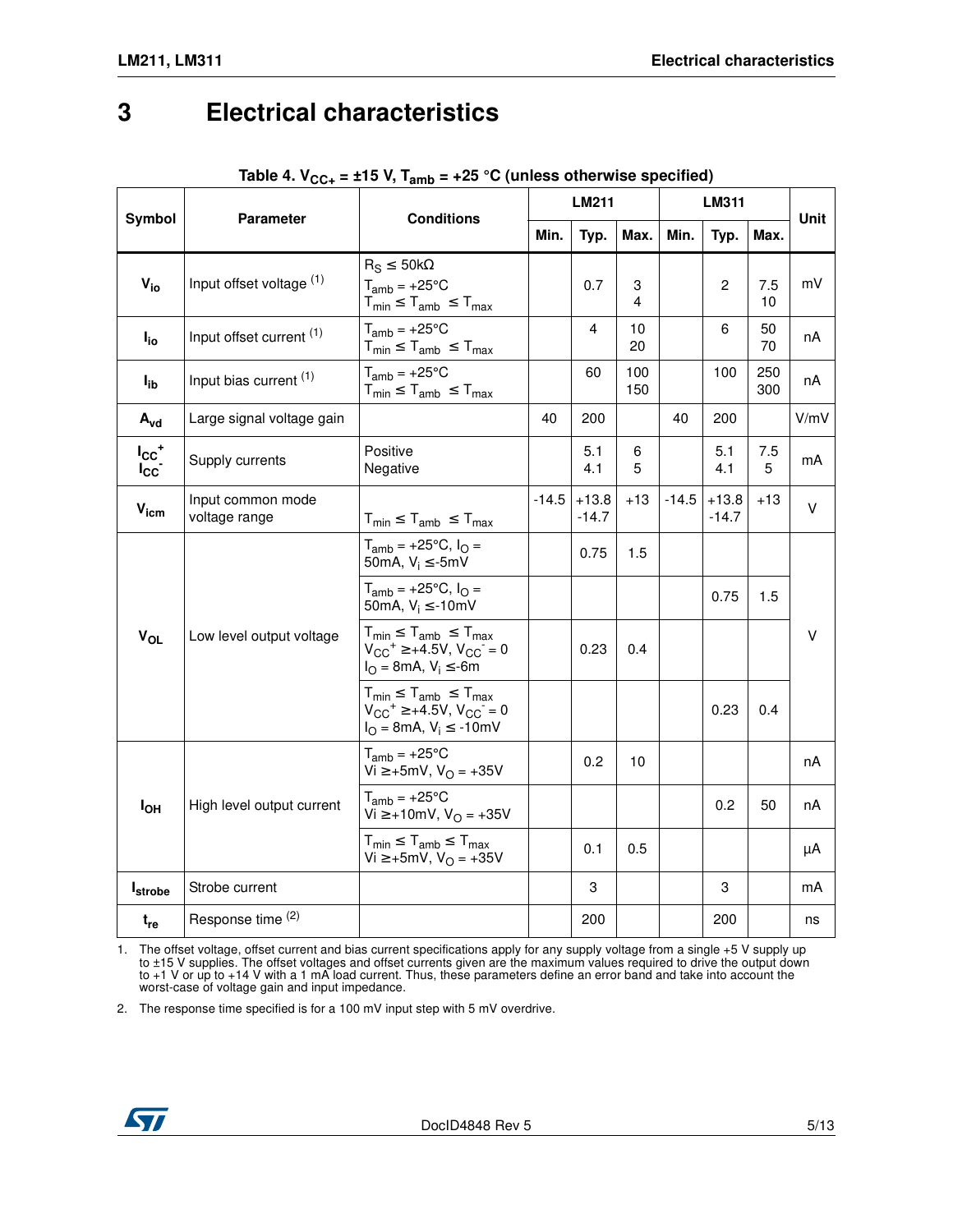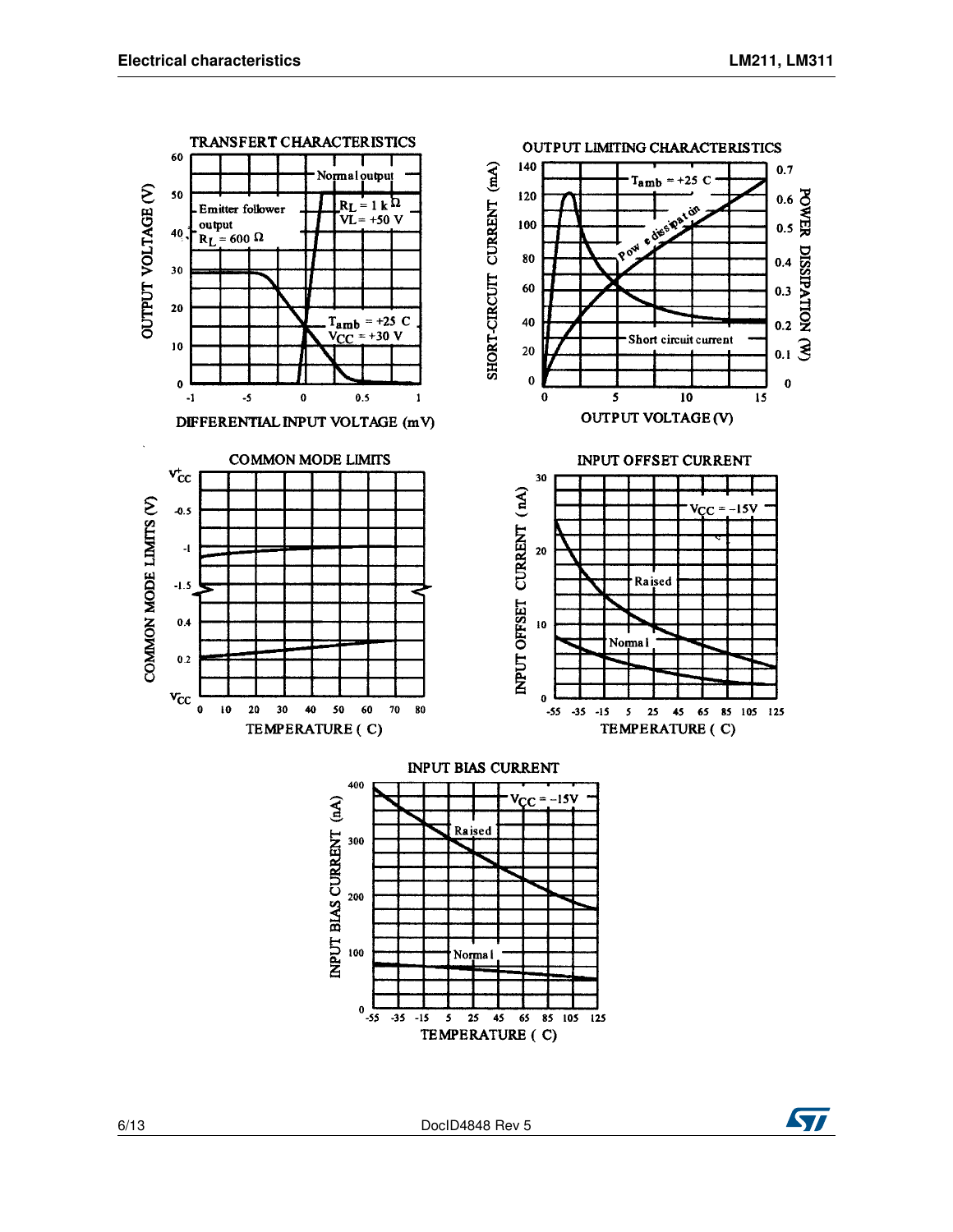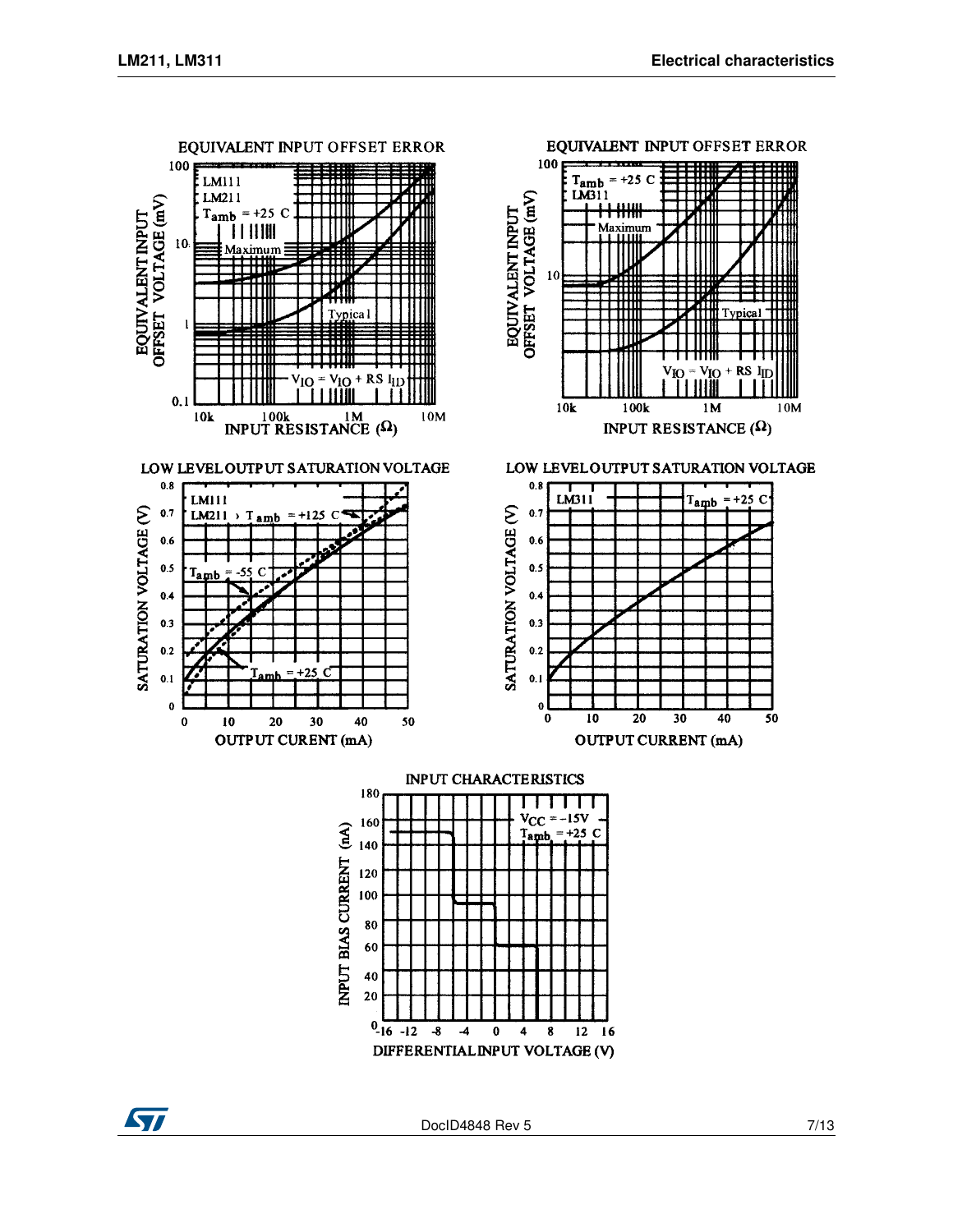

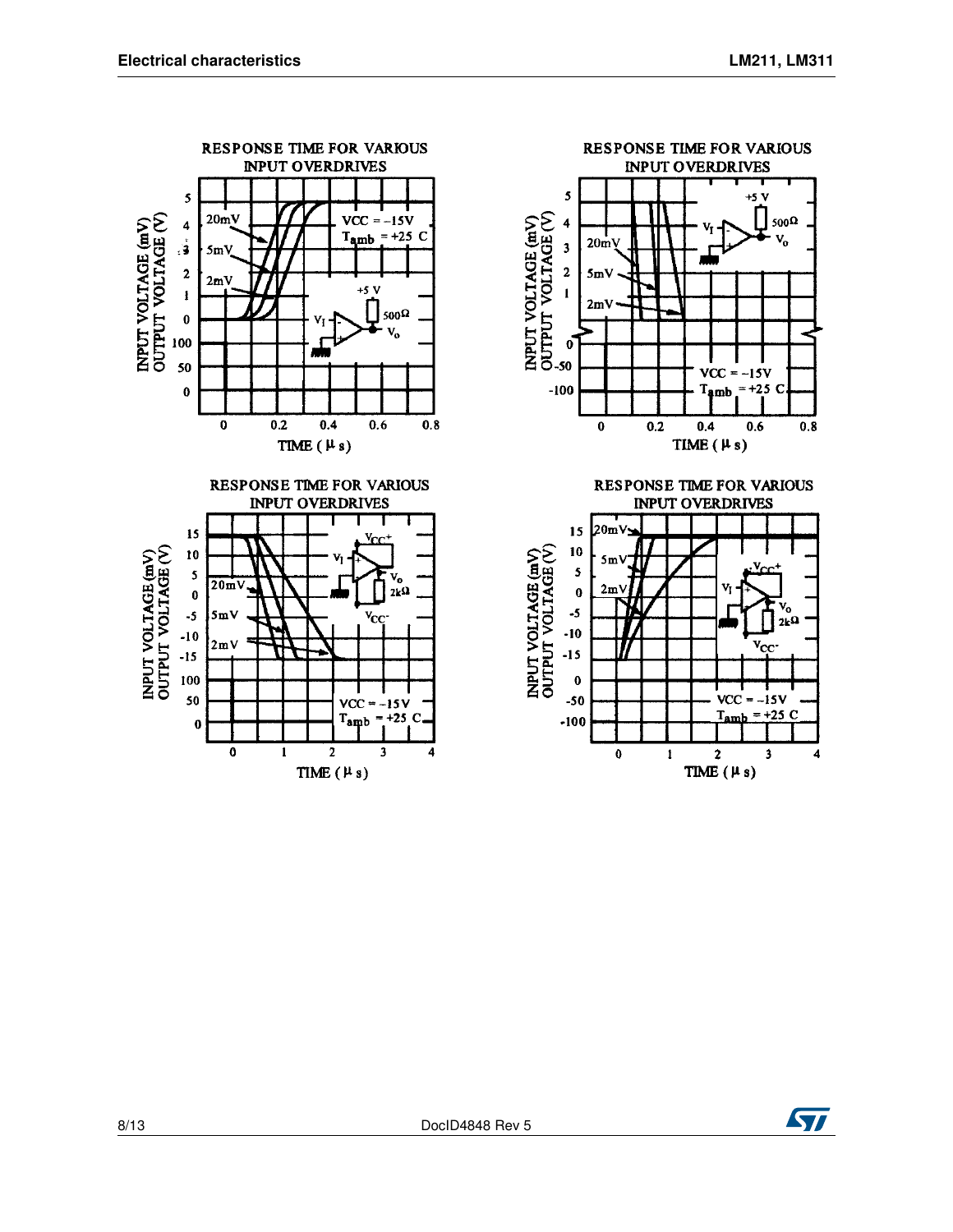## <span id="page-8-0"></span>**4 Typical application schematics**

### **TYPICAL APPLICATIONS**

**CRYSTAL OSCILLATOR** 



100KHz FREE RUNNING MULTIVIBRATOR



LOW VOLTAGE ADJUSTABLE REFERENCE **SUPPLY** 



TTL INTERFACE WITH HIGH LEVEL LOGIC



#### **AUXILIARY CIRCUITS**



ST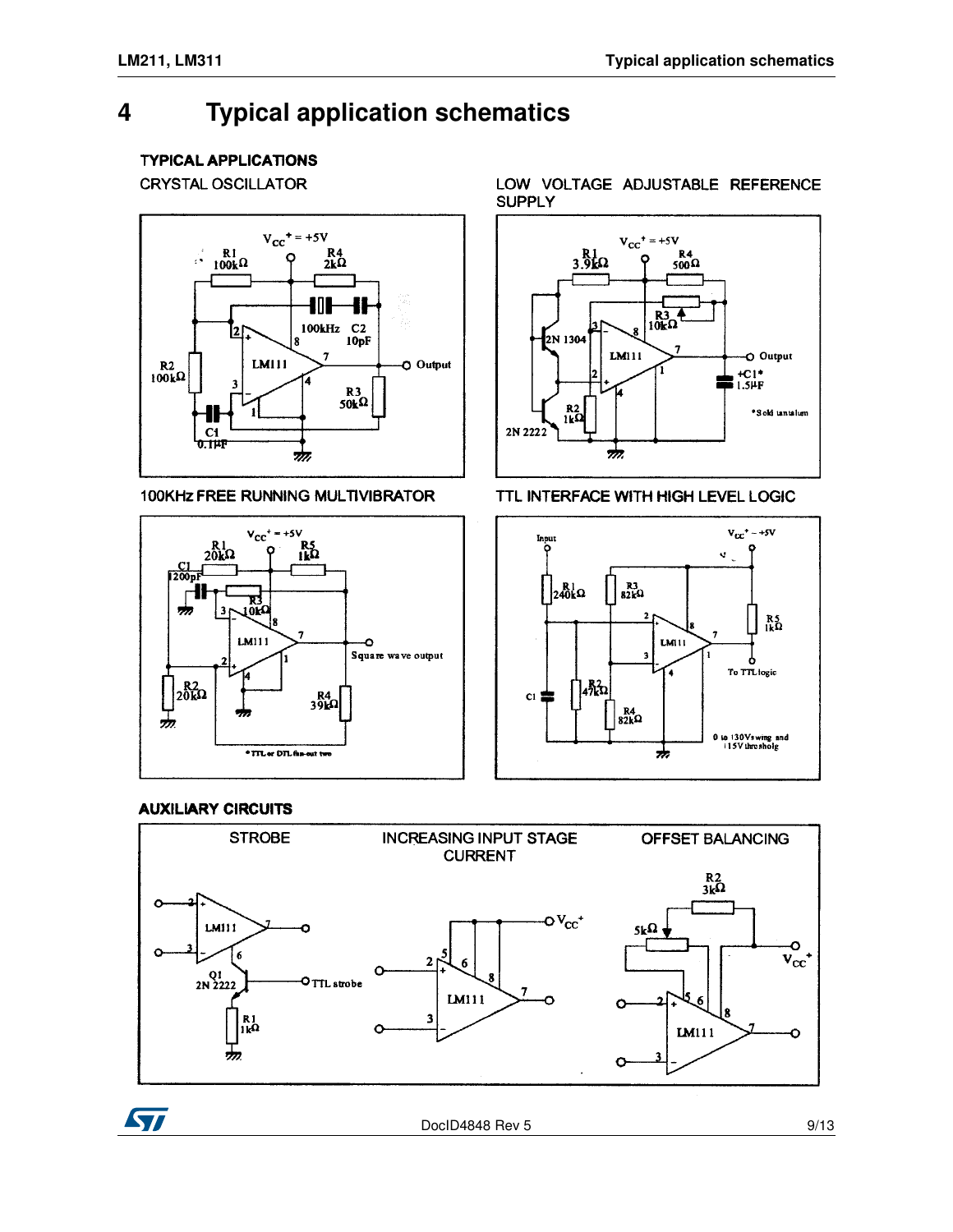## <span id="page-9-0"></span>**5 Package mechanical data**

In order to meet environmental requirements, ST offers these devic[es in different](http://www.st.com) grades of ECOPACK packages, depending on their level of environmental compliance. ECOPACK specifications, grade definitions and product status are available at: www.st.com. ECOPACK is an ST trademark.

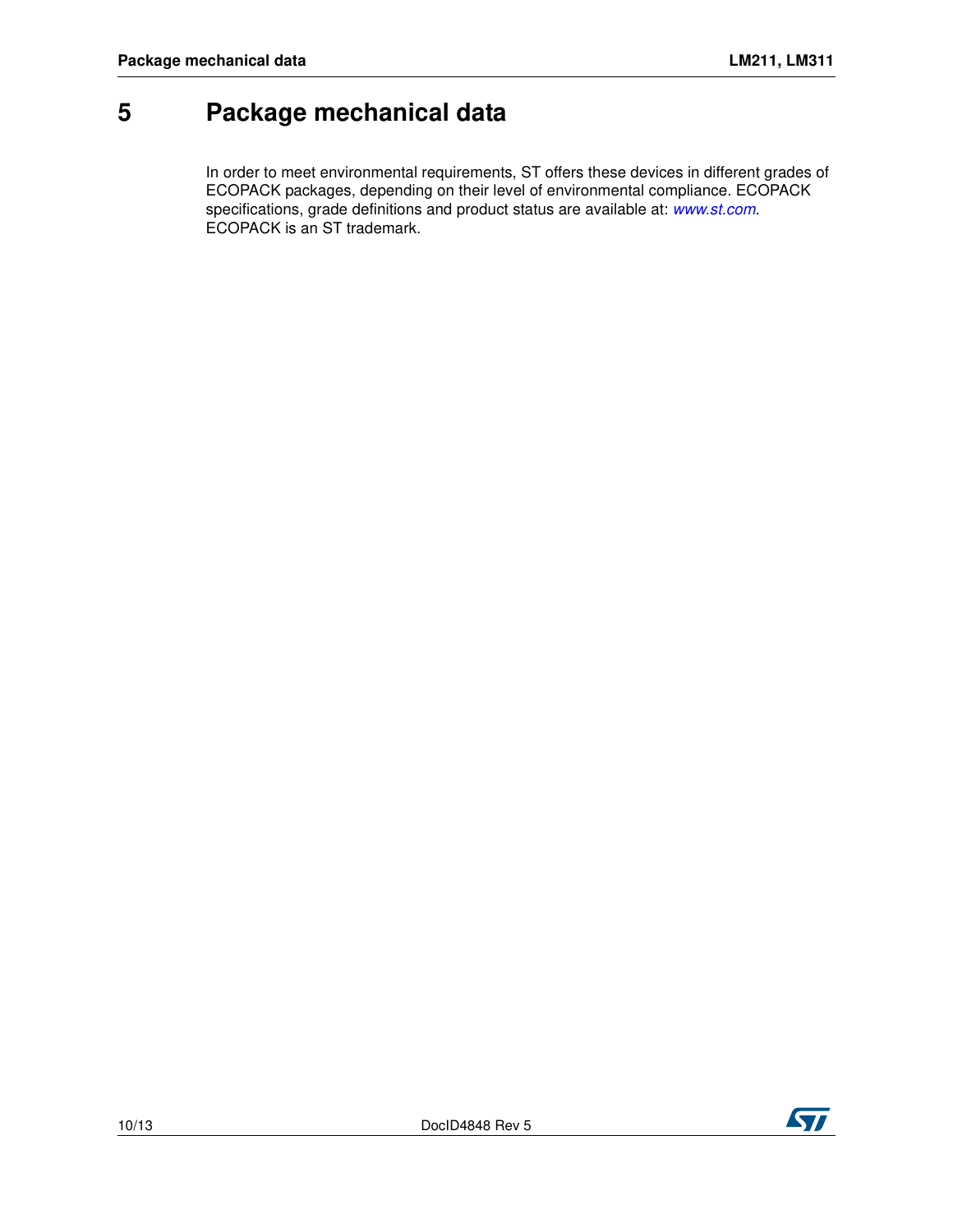### <span id="page-10-0"></span>**5.1 SO-8 package information**



| Table 5. 50-6 package illectionical data |                   |                              |                          |       |                          |       |  |  |
|------------------------------------------|-------------------|------------------------------|--------------------------|-------|--------------------------|-------|--|--|
|                                          | <b>Dimensions</b> |                              |                          |       |                          |       |  |  |
| Symbol                                   |                   | <b>Millimeters</b>           |                          |       | <b>Inches</b>            |       |  |  |
|                                          | Min.              | Typ.                         | Max.                     | Min.  | Typ.                     | Max.  |  |  |
| A                                        | 1.35              | $\overline{\phantom{a}}$     | 1.75                     | 0.053 |                          | 0.069 |  |  |
| A1                                       | 0.10              | -                            | 0.25                     | 0.004 | $\overline{\phantom{a}}$ | 0.010 |  |  |
| A <sub>2</sub>                           | 1.10              | -                            | 1.65                     | 0.043 |                          | 0.065 |  |  |
| B                                        | 0.33              | $\overline{\phantom{m}}$     | 0.51                     | 0.013 |                          | 0.020 |  |  |
| C                                        | 0.19              |                              | 0.25                     | 0.007 |                          | 0.010 |  |  |
| D                                        | 4.80              | $\overline{\phantom{a}}$     | 5.00                     | 0.189 |                          | 0.197 |  |  |
| E                                        | 3.80              | $\qquad \qquad \blacksquare$ | 4.00                     | 0.150 | $\overline{\phantom{a}}$ | 0.157 |  |  |
| e                                        |                   | 1.27                         | $\overline{\phantom{0}}$ |       | 0.050                    |       |  |  |
| H                                        | 5.80              | -                            | 6.20                     | 0.228 |                          | 0.244 |  |  |
| h                                        | 0.25              | $\overline{\phantom{a}}$     | 0.50                     | 0.010 |                          | 0.020 |  |  |
| Г                                        | 0.40              | $\overline{\phantom{a}}$     | 1.27                     | 0.016 | $\overline{\phantom{a}}$ | 0.050 |  |  |
| k                                        |                   | $8^\circ$ (max.)             |                          |       | $8^\circ$ (max.)         |       |  |  |
| ddd                                      |                   |                              | 0.10                     |       |                          | 0.004 |  |  |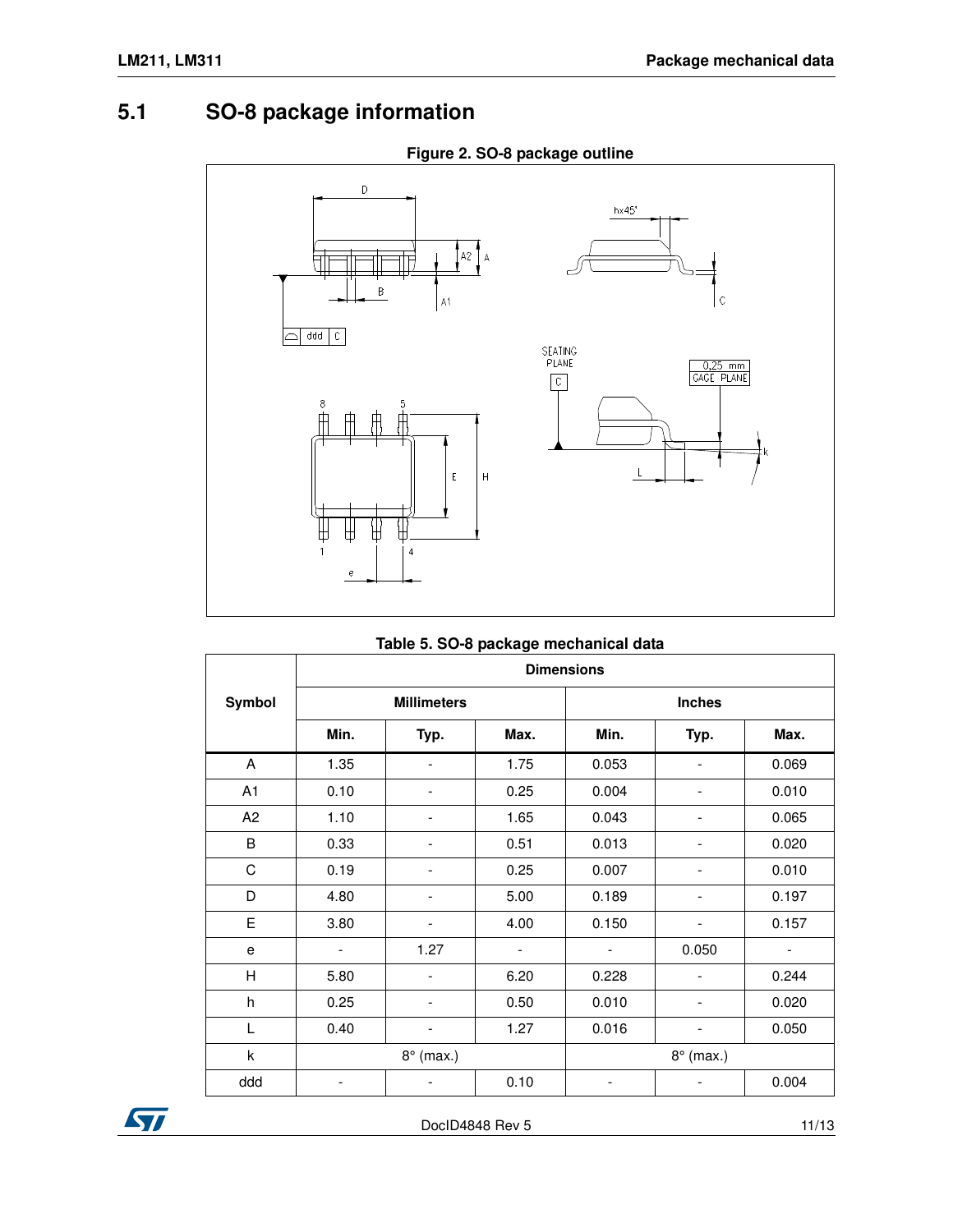# <span id="page-11-0"></span>**6 Revision history**

| <b>Date</b> | <b>Revision</b> | <b>Changes</b>                                                |
|-------------|-----------------|---------------------------------------------------------------|
| 01-Jun-2002 |                 | Initial release.                                              |
| 02-Jan-2006 | 2               | Table 3. on page 5 updated.<br>Formatting changes throughout. |
| 01-Mar-2006 | 3               | Pin connections updated on page 1.                            |
| 26-Sep-2006 | 4               | Corrected description under title on cover page.              |
| 08-Jun-2022 | 5               | Added ESD parameter in Table 2.                               |

### **Table 6. Document revision history**